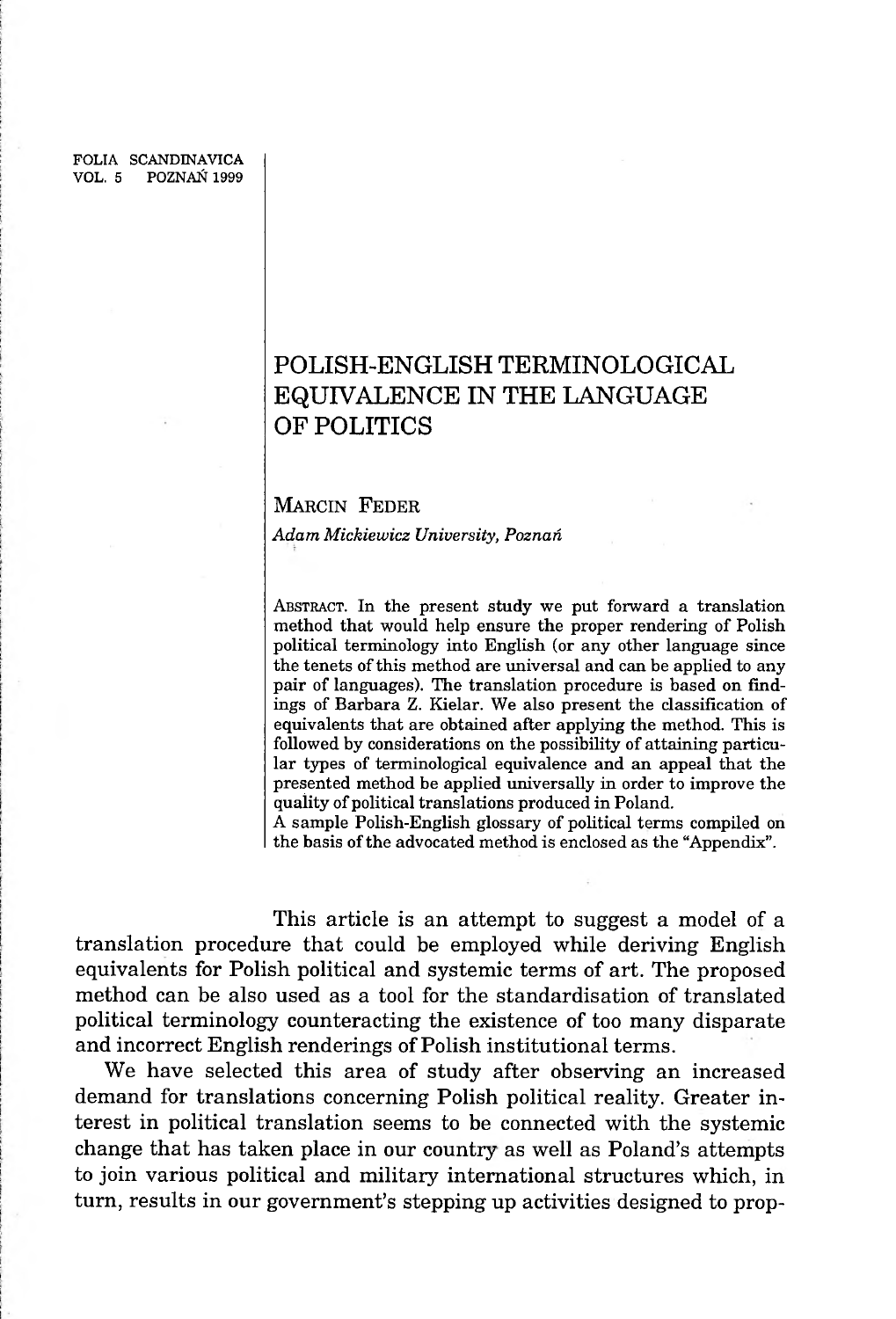agate knowledge about the Polish political system. Unfortunately, these propagatory activities are often hindered by the poor quality of the translations offered by official teams of translators and the Polish Englishspeaking media. The translation problems become particularly vivid in the area of political terminology as the English equivalents to these lexical items often blur the already intricate character of the concepts expressed by means of particular Polish terms. The inappropriateness of the existing equivalents stems from the fact that the translators either develop their idiosyncratic, fragmentary approaches or do not follow any coherent body of rules at all, making indiscriminate choices instead. Therefore, a need arises to take a closer look at these translations, verify them and suggest solutions to certain recurrent problems.

The proposals put forward in the course of this article will be based on the model developed by Polish scholar Barbara Z. Kielar (1973), a very similar approach advocated by Derek Boothman (1983) and reflections on terminological equivalence by Reiner Arntz (1993). The terminology that served as the substance for our observations has been extracted from a variety of sources such as translated Polish constitutional and statutory materials, translated speeches, English-language press published in Poland, specialist dictionaries and English-language textbooks for Polish students of law and political science.

To achieve satisfactory results a translator of terminology referring to the political system of the Republic of Poland (or, for that matter, any other political system) should pursue a formal analysis of the lexical elements constituting the original term in the source language (SL) as well as of those of which the target language (TL) version is composed. Thus, adhering in principle to Kielar's method (1973:7-20) a translator is advised to adopt the following pattern:

1. Determine the relevant characteristics of a given Polish institution or (political) procedure expressed by means of a particular term (i.e. establish its definition).

2. Investigate whether a similar (i.e. displaying at least some characteristics matching those of the Polish concept) institution or procedure exists in the British or American political system (selected owing to the fact that the majority of political systems in the Anglo-Saxon world is based on either the British or American one). These first two steps can be completed by means of a close examination of relevant sources both in SL and TL such as constitutional acts (if they exist); other acts of parliament; legal, institutional and administrative textbooks; parallel texts (i.e. texts describing parallel aspects of SL and TL political realities); specialist and general mono- and bilingual dictionaries.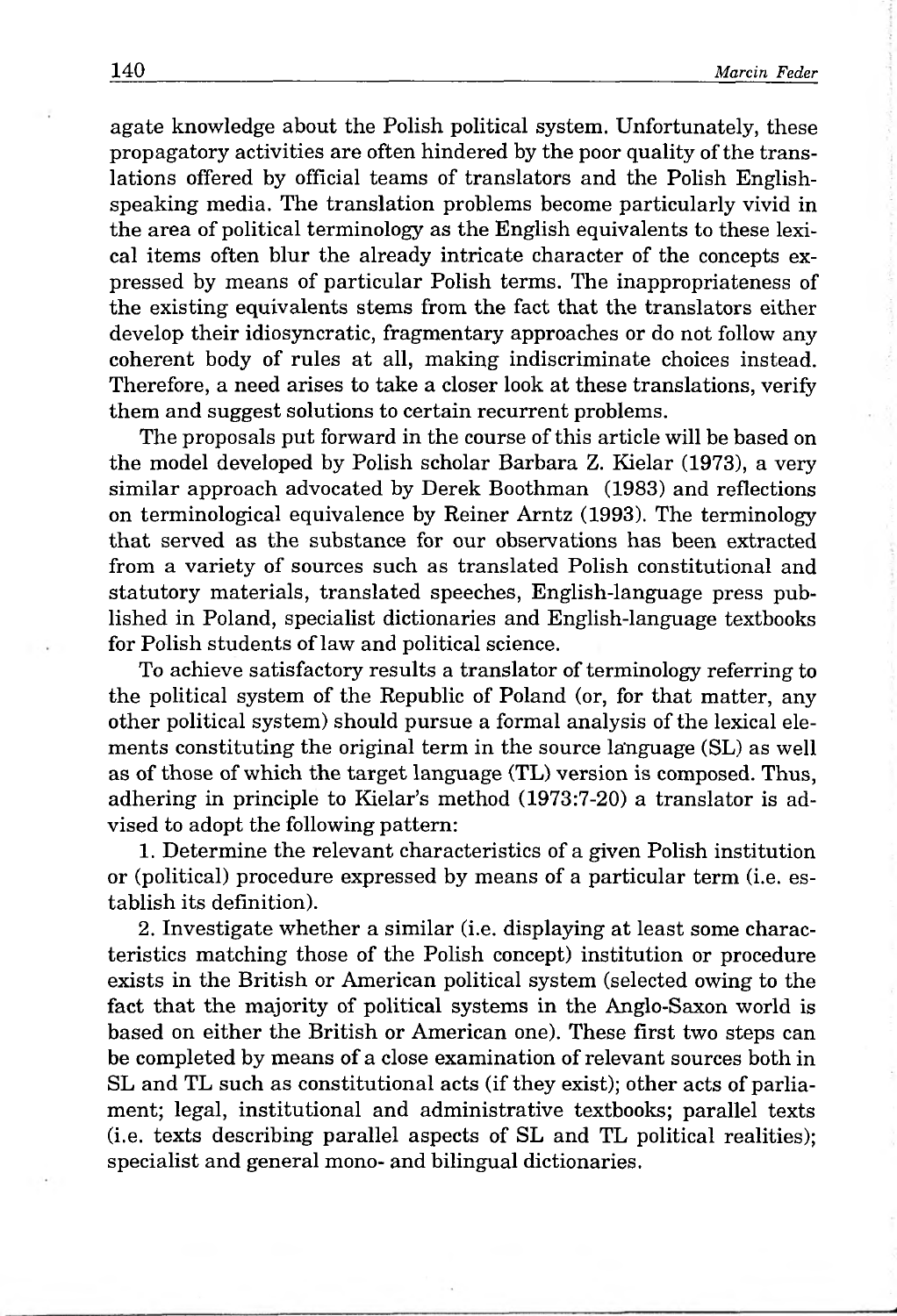3. If such an institution exists in the target language political system, its relevant features will be analysed to determine the degree of equivalence between the Polish term and its prospective English rendering which will then be adopted unchanged (if the degree of equivalence is high) or modified according to the varying degree of terminological equivalence.

4. If such an institution is not detected in the TL political system, the translator is advised to suggest his or her own translation that can be based either on the already existing renderings which, however, should be critically evaluated in the process of coining a new term in the TL or on a profound analysis of the semantic properties of the original term and/or its constituent parts determined according to the procedure outlined in step 1) or, preferably, on a combination of both patterns presented above (cf. also Kielar 1973:19). It is worth mentioning here that step 4) is the only procedure that can be adopted when translating the names of political parties.

After em'ploying the method presented above, it is possible to attain different types of terminological equivalents as described by Arntz (1993). As has been already said "(...) the common basis for the determination of equivalence remains the definition; the definition provides the only reliable instrument for the analysis of equivalence" (Picht & Draskau 1985: 105). Thus, the definitions of the concepts we are working with (both in the SL and TL system) will be juxtaposed to determine the degree to which the characteristics of the two terms match one another. Two instances are possible here. The same or similar characteristics are named in both definitions (cf. Arntz 1993:12-3) or the terms from the two languages differ significantly. In extreme cases a given term exists in only one of the languages (ibid.:15). Arntz's distinction generally corresponds to Nida's (1964) two basic types of equivalents known as dynamic equivalents (DE) (evoking a TL response similar to that evoked by the original in the SL audience (cf. Nida 1964:159 and 166)) and formal equivalents (FE) (preserving as many formal traits of an SL message as possible (cf. ibid.:159)). We wish to maintain this distinction throughout for convenience's sake.

If we apply the above provisions to the possible results of comparing the definitions of any two terms of art we will be examining it is clear that the first outcome (i.e. when the terms display the same or similar traits in both languages) will result in dynamic equivalence in translation being achieved. In such a case an SL term will be translated by means of an already existing TL expression familiar to the TL audience. In this way, we will be perfectly able to achieve both "naturalness of expression" and "equivalent effect" (cf. Nida 1964:159). Since, however, the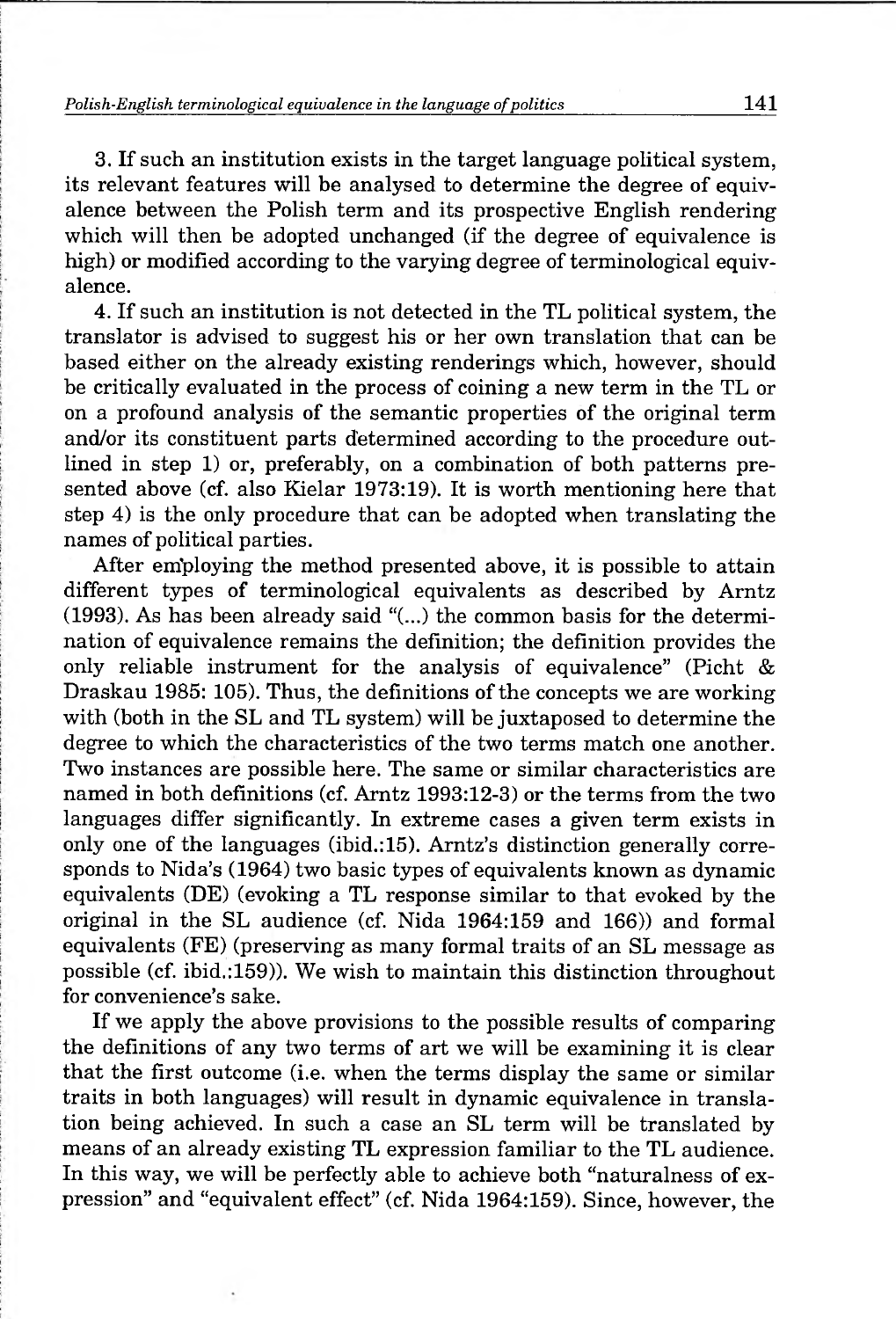characteristics of the terms are not always identical there are various degrees of DE that can be attained. The following typology comes from Arntz (1993:13-5):

A. Complete conceptual equivalence takes place when there is a total conceptual identity between the two terms (i.e. when they match in all characteristics) (e.g. ustawodawstwo = "legislation").<sup>1</sup> This type of equivalence is, however, relatively rare and rather restricted to those Language for Specific Purposes (LSP) varieties which are characterised by the existence of a so-called "international" terminology (e.g. language of medicine, natural sciences, technology etc.).

**B. Conceptual overlapping exists in two basic variations, namely:** 

(i) *intersection* which occurs when the equivalence of the content denoted by the two terms is large enough for them to be correlated (e.g. urzednik państwowy  $\approx$  "civil servant").<sup>2</sup> This seems to be quite a common instance of DE in the case of cultural and institutional terms.

(ii) *too small intersection* which means that the two terms cannot be correlated as they do not overlap to an extent which would allow for that (e.g. kancelaria  $\neq$  chancellery; but kancelaria = "office" and urząd kanclerza = "chancellery").

C. Inclusion exists when one concept is included in the other and when the second ('larger') term has one or more additional characteristics (e.g. Prezydent (RP) < "(US) President"). This is also a very common occurrence in 'cultural' translation.

D. No conceptual equivalence which is particularly the case with false friends whereby the similarity of the terms (often graphical or phonological only) leads a translator to believe that the concepts are similar or identical (e.g. blok [polityczny]  $\neq$  block).

When the terms are only roughly similar, differ considerably (as in D. above) or when a given term exists only in one of the two systems a translator is as if forced to come up with a formal equivalent to the term that is being translated. This seems to be a natural consequence of the fact that since it is impossible to render a given concept by means of an already existing TL expression, it is necessary to coin an equivalent which *nolens volens* will reflect both the structure and content, at least to some extent, of the original SL term (cf. step 4) in Kielars method). There are several ways of achieving that and Arntz (1993:15-6) presents three basic techniques:

<sup>&</sup>lt;sup>1</sup> The examples we use correspond to the terms (or their constituent parts) we have encountered while examining the sources listed in the introduction. The direction of the translation will always be: Polish  $(SL) \Rightarrow$  English (TL).

<sup>&</sup>lt;sup>2</sup> The symbols used in the above examples (i.e.  $\Xi$ ;  $\Xi$ ;  $\Xi$ <sup>'</sup>;  $\Xi$ <sup>'</sup> and ' $\Xi$ ') are taken over from mathematical notation and mean "are equal/is equal to", "is approximately equal to", "are not equal/is not equal to" and "is less than", respectively.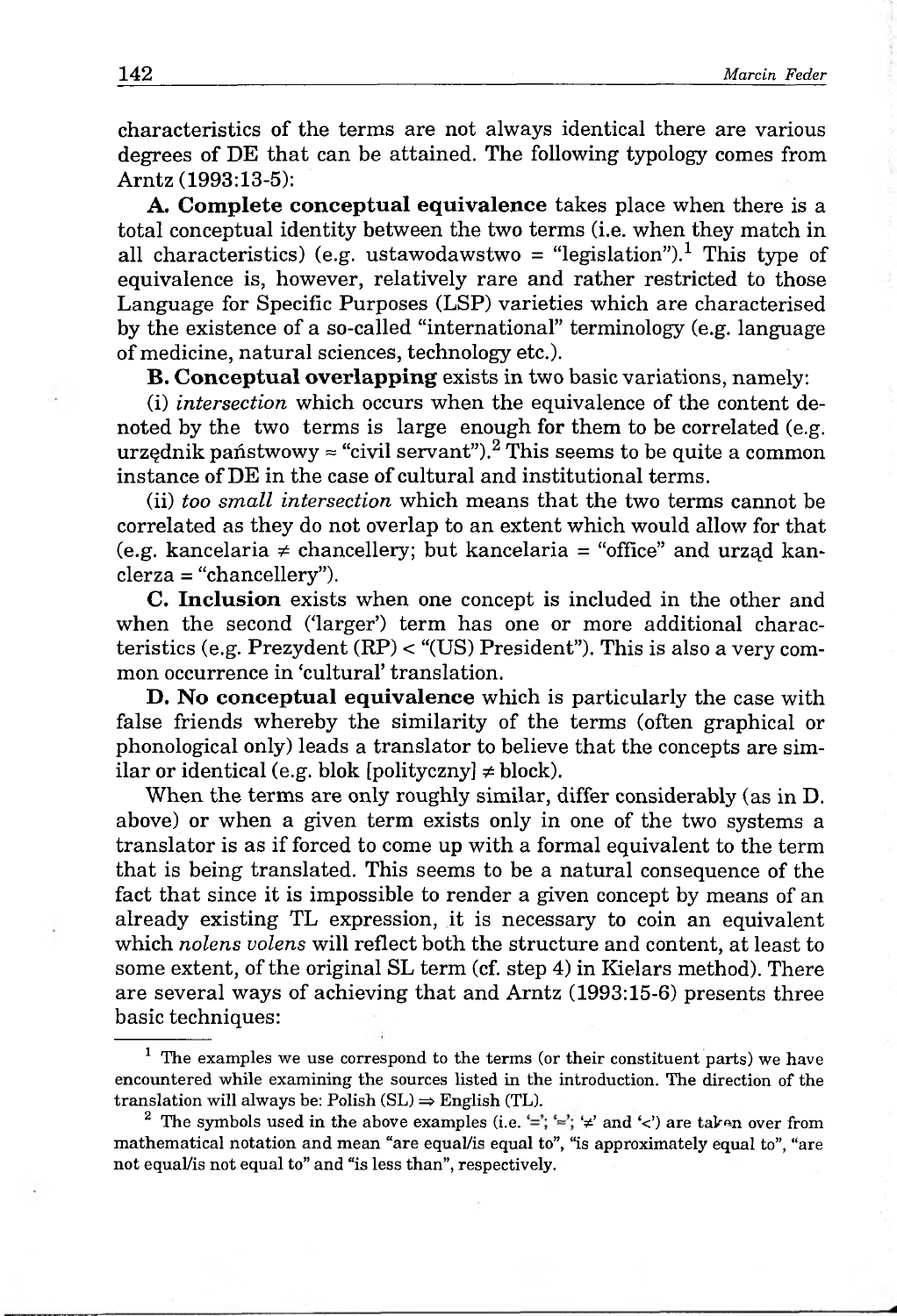*Polish-English terminological equivalence in the language o f politics* **143**

A. Loan words or loan translations. It is a particularly effective procedure when the content of the term is unique for the area in which the SL operates (e.g. Sejm - "Sejm", Zgromadzenie Narodowe - "National Assembly").

B. Coining a new term in the target language. It is the best solution to this problem in our opinion as a newly coined term may be able to incorporate some of the grammatical and word-formation TL patterns which, in turn, make it sound more natural and understandable to the TL audience (an equivalent derived in this way can, therefore, be quite similar to a dynamic equivalent) (e.g. Najwyższa Izba Kontroli - "Supreme Board of State Audit"). Such an equivalent is often more informative than, for instance, a loan translation (cf. Najwyższa Izba Kontroli - "Supreme Chamber of Control").

C. Creating an equivalent paraphrase. This method consists in giving an explanatory paraphrase of an SL term previously unknown in the TL. It may be the most favoured solution from the informative point of view but it runs contrary to the practice of terminology as it would result in substituting a definition for a term.

These three options do not exhaust all the possibilities and can be further expanded by other methods such as Newmark's widely known and comprehensive translation procedures which will not be discussed here due to spatial limitations. For details the readership is referred to Newmark (1981:75-7).

Theoretically, a translator or terminologist must decide whether he or she wishes to stress the specific character of the SL system (and consequently put forward an FE) or to highlight certain similarities that exist between the two systems in question (and find a DE) (cf. Arntz 1993:17).

However, we have discovered that cases of 'absolute' formal (i.e. loan words) or dynamic equivalence (i.e. complete conceptual equivalence) are quite rare and the mixture of both is the most frequent occurrence (e.g. conceptual overlapping and inclusion often have to be further modified to adequately convey the message; sometimes a newly coined term may also draw upon the already existing terminologies). Moreover, we feel that the freedom of a translator is significantly restricted particularly when no direct TL counterpart of a given SL term is available. Then, he or she simply has no choice but to coin a new term in the TL. Similarly, if the translator faces a possibility of using an already existing TL term he or she will rarely decline to take such an opportunity unless specifically asked to do so in order to underline differences between the two systems.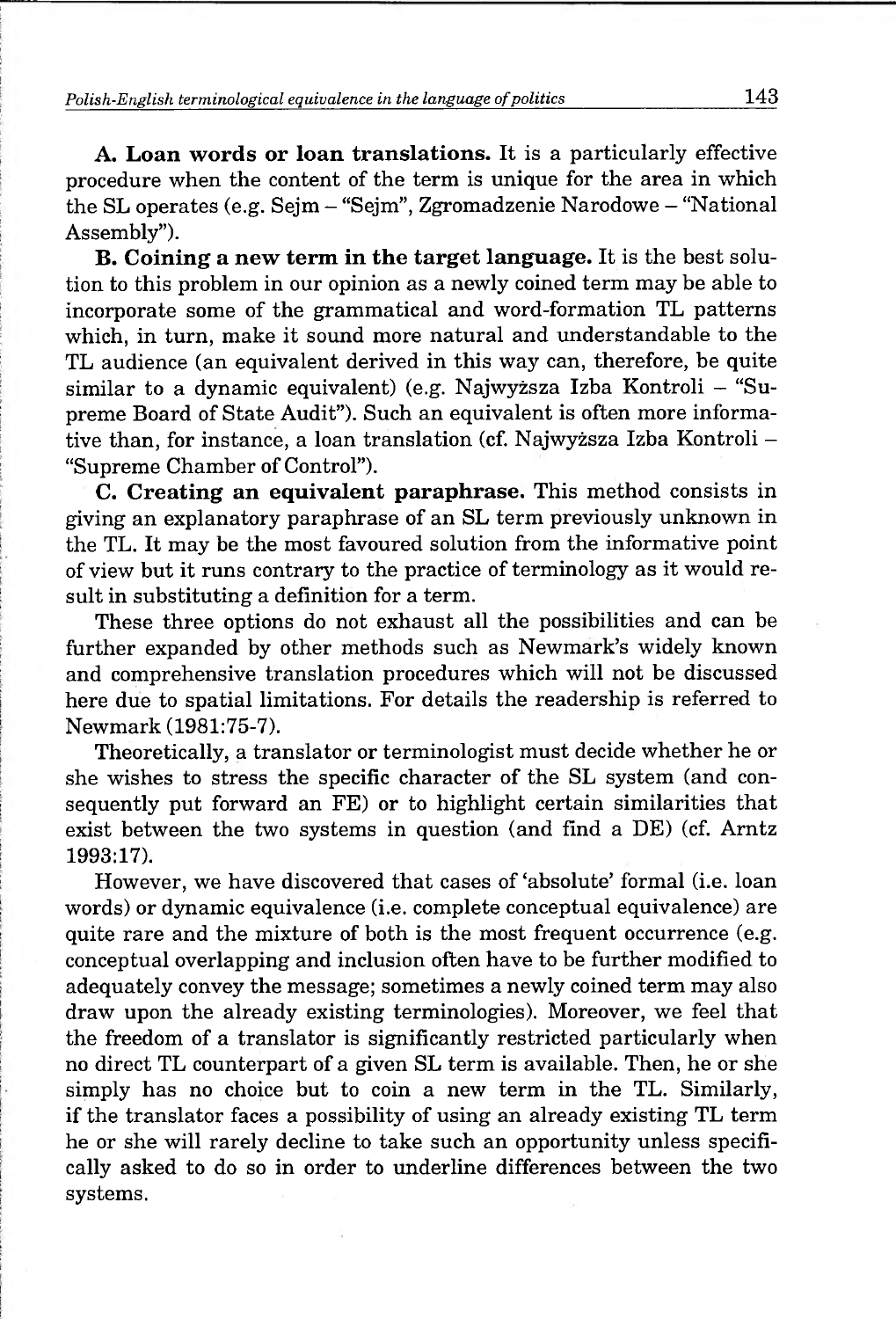Unfortunately, as stated in the introductory paragraphs, the vast majority of the translations we have examined displays a high degree of carelessness and inconsistency as far as coining renderings for specifically Polish terms is concerned (e.g. "Marshal of the Sejm" for Marszałek Sejmu, "President's Chancellory" for Kancelaria Prezydenta RP, to name the most appalling ones). Likewise, the available English equivalents are often selected at random and without a proper semantic analysis and comparative work (e.g. "voivode" for wojewoda, "Government Presidium" for Prezydium Rządu).

Therefore, greater emphasis should be laid on propagating and implementing a proper translation procedure in which the "equivalence between a Polish (...) term and a relevant English term can be established with the content as tertium comparationis" (Kielar 1977:153). Thus, it would be advisable to first compare the two systems in question, establish corresponding or roughly corresponding institutions, posts or procedures, compare their definitions and then attempt to derive an equivalent which would be not only informative (as we have to realise that the vast majority of the translated political materials [i.e. statutory texts, speeches, party platforms, governmental programmes etc.] will chiefly serve as informative substance for the TL audience) but also meet the TL norms so as to be accepted by the TL receptors. Finally, it is worth noting that a translator would be well-advised not to expect to be able to find a perfect DE or FE but be ready to seek a compromise between these two poles.

#### **REFERENCES**

- Arntz, Reiner. 1993. "Terminological equivalence and translation", in: Sonneveld and Loening (eds.) 1993: 5-19.
- Boothman, Derek. 1983. "Problems of translating political Italian", in: *Incorporated Linguist,* vol. 22, no. 4: 179-182.
- Kielar, Barbara Z. 1973. *Angielskie ekwiwalenty polskich terminów prawno-ustrojowych.* Warszawa: PWN.
- Kielar, Barbara Z. 1977. *Language of the law in the aspect of translation.* Warszawa: Wydawnictwa UW.
- Newmark, Peter. 1981. *Approaches to translation.* Oxford: Pergamon Press.

Nida, Eugene A. 1964. *Toward a Science of Translation*. Leiden: E. J. Brill.

Picht, Heribert - Jennifer Draskau. 1985. *Terminology. An Introduction.* Guildford: The University of Surrey, Department of Linguistic Studies and International Studies.

Sonneveld, Helmi B. - Kurt L. Loening (eds.). 1993. *Terminology: Applications in Interdisciplinary Communication.* Amsterdam; Philadelphia: John Benjamins.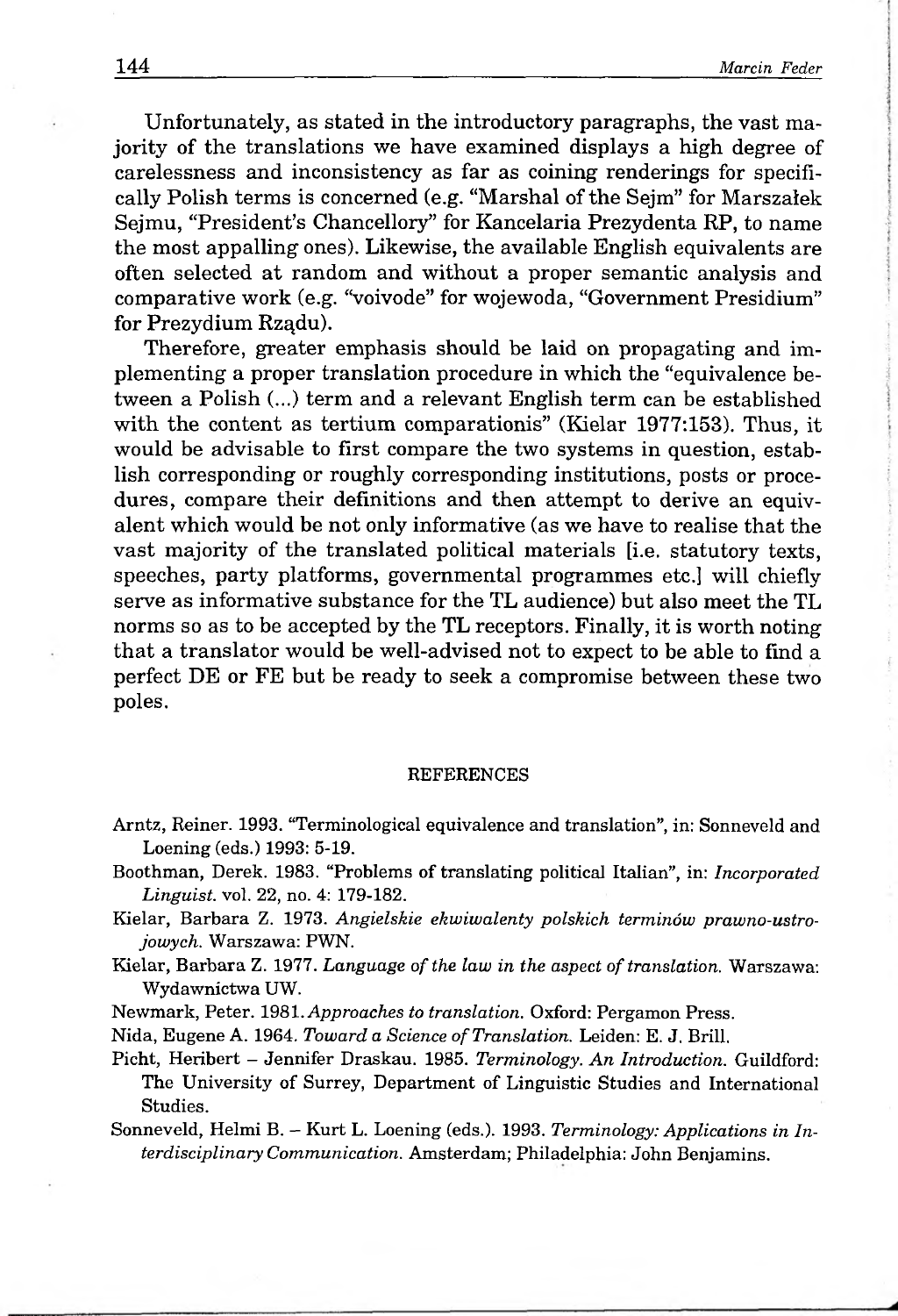Polish-English terminological equivalence in the language of politics **145** 

## APPENDIX **\*\*\*\*\*\*\*\*\*\*\*\*\*\*\*\*\*\*\*\*\*\*\*\*\*\*\*\*\*\*\*\*\*\***

### SAMPLE POLISH-ENGLISH GLOSSARY OF POLITICAL TERMS<sup>3</sup>

Centralny Urząd Planowania- Central Planning Office

decyzja administracyjna - administrative decision

dokument do użytku wewnętrznego restricted document

gmina - commune

 $g \textbf{los}$  (~ nieważny, ważny) – vote (valid, invalid ~) glosowanie przez podniesienie ręki - vote by show of hands

Główny Urząd Cel - Central Customs Office Główny Urząd Statystyczny - Central Statistical Office

inicjatywa ustawodawcza - legislative initiative

kancelaria - office

Kancelaria Prezesa Rady Ministrów - Government Office

Kancelaria Sejmu - Sejm Office Kancelaria Senatu - Senate Office klub parlamentarny - parliamentary party Komendant Główny Policji - Chief Police Commissioner

Komitet Ekonomiczny Rady Ministrów - Council of Ministers Economic Commitee Konferencja Episkopatu Polski - Conference of the Polish Episcopate Konwent Seniorów - Sejm Council of Seniors

Senate Council of Seniors

Krajowa Rada Radiofonii i Telewizji - National Radio and Television Council lustrować - to vet

Mała Konstytucja - Interim Constitution Marszalek Sejmu - speaker of the Sejm Marszałek Senatu - speaker of the Senate Ministerstwo Edukacji Narodowej - Ministry of National Education Ministerstwo Finansów - Ministry of Finance

**Ministerstwo Gospodarki -** Ministry of Economy , **Ministerstwo Gospodarki Przestrzennej i Budownictwa —** Ministry of Urban and Rural Planning and Construction **Ministerstwo Kultury i Sztuki -** Ministry of Culture and Art **Ministerstwo Łączności -** Ministry of Posts and Telecommunications **Ministerstwo Obrony Narodowej -** Ministry of National Defence **Ministerstwo Ochrony Środowiska, Zasobów Naturalnych i Leśnictwa -** Ministry of Environmental Protection, Natural Resources and Forestry **Ministerstwo Pracy i Polityki Socjalnej** - Ministry of Labour and Social Affairs **Ministerstwo Przekształceń Własnościowych -** Ministry of Privatisation **Ministerstwo Przemysłu i Handlu -** Ministry of Industry and Trade **Ministerstwo Rolnictwa i Gospodarki Żywnościowej -** Ministry of Agriculture and Food Economy **Ministerstwo Skarbu Państwa -** Ministry of the Treasury **Ministerstwo Sprawiedliwości -** Ministry of Justice **Ministerstwo Spraw Wewnętrznych -** Ministry of Internal Affairs **Ministerstwo Spraw Wewnętrznych i Administracji -** Ministry of Internal Affairs and Administration **Ministerstwo Spraw Zagranicznych -** Ministry of Foreign Affairs **Ministerstwo Transportu i Gospodarki Morskiej -** Ministry of Transportation and Maritime Economy

<sup>3</sup> This list has been compiled in accordance with the provisions of the method presented above. The terms have been selected from a much larger corpus of examples gathered in the course of preparatory research we have carried out. We have decided to analyse the terms that are used to refer to the most important institutions of Polish political life and, hence, are frequently translated into English, or the terms whose TL renditions are diverse and arouse controversy as far as their lexical or semantic correctness is concerned.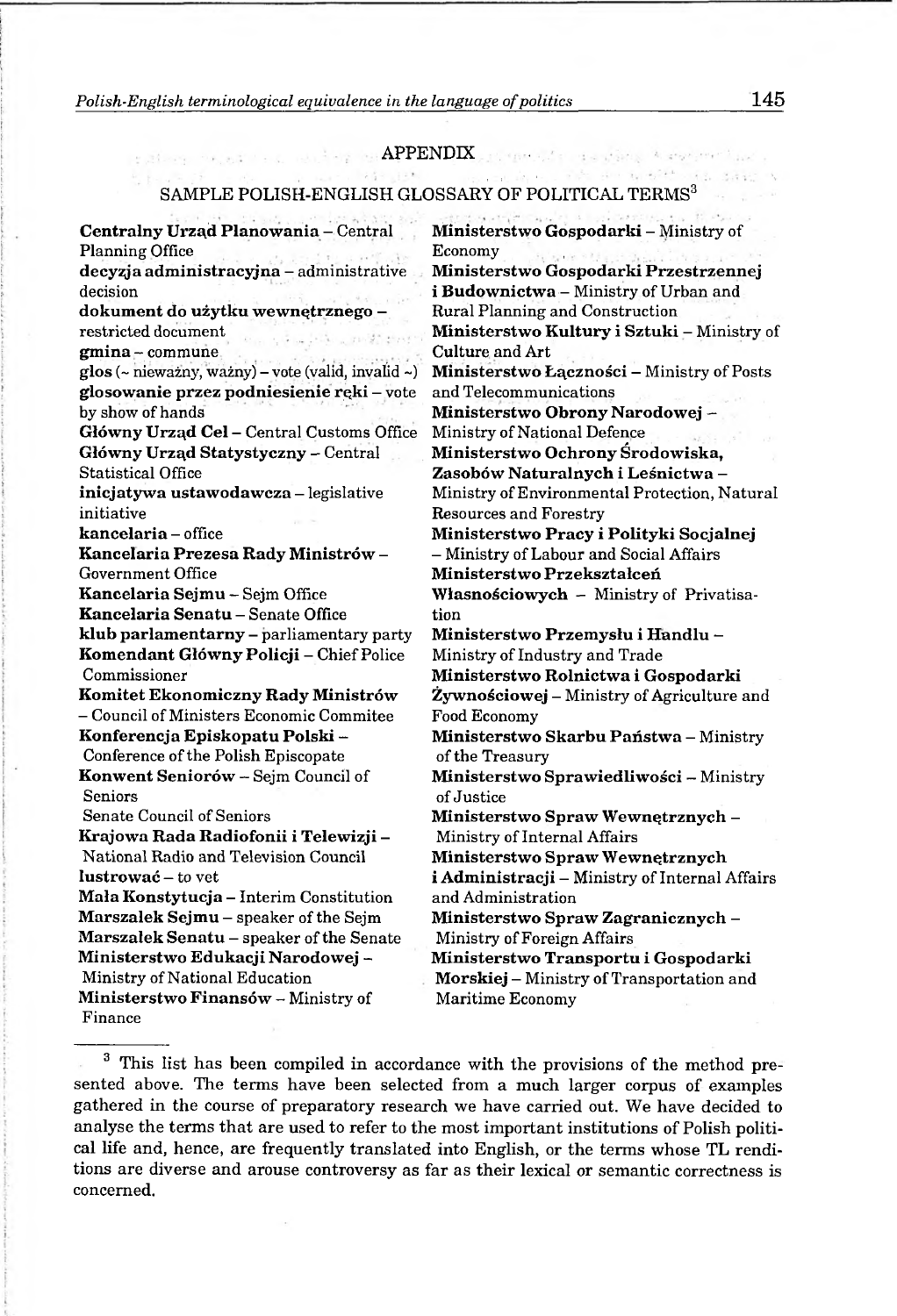Ministerstwo Współpracy Gospodarczej z Zagranicą - Ministry of Foreign Economic Relations Ministerstwo Zdrowia i Opieki Społecznej - Ministry of Health and Social Security Naczelny Sąd Administracyjny - High Administrative Court Najwyższa Izba Kontroli - Supreme Board of State Audit nomenklatura - 1) establishment 2) terminology, nomenclature nowela do ustawy, nowelizacja ustawy amendment obwód głosowania - polling district odpowiedzialność konstytucyjna constitutional accountability Ogólnopolskie Porozumienie Związków Zawodowych - All-Poland Trade Unions Alliance okręg wyborczy - constituency ordynacja wyborcza - voting regulations orędzie (- o stanie państwa) - address (State of the Nation -) Państwowa Inspekcja Handlu - State Trade Inspectorate Państwowa Inspekcja Pracy - State Labour Inspectorate Państwowa Komisja Wyborcza - State Electoral Commission partia polityczna - political party Akcja Wyborcza Solidarność - Solidarity Electoral Action Krajowa Partia Emerytów i Rencistów - National Pensioners Party Krajowe Porozumienie Emerytów i Rencistów RP - National Alliance of the Pensioners of the Republic of Poland Liga Republikańska - Republican League Narodowo-Chrześcijańsko-Demokratyczny Blok dla Polski - National-Christian-Democratic Bloc for Poland Partia Konserwatywna - Conservative Party Polska Partia Socjalistyczna - Polish Socialist Party Polskie Stronnictwo Ludowe - Polish Peasants Party Porozumienie Centrum - Centre Alliance Ruch Odbudowy Polski - Movement for the Reconstruction of Poland

**Socjaldemokracja Rzeczypospolitej Polskiej -** Social Democratic Party of the Republic of Poland **Sojusz Lewicy Demokratycznej -** Democratic Left Alliance **Unia Polityki Realnej -** Realpolitik Union **Unia Pracy -** Labour Union **Unia Prawicy Rzeczypospolitej -** Union of the Right of the Republic of Poland **Unia Wolności -** Freedom Union **^jednoczenie Chrześcijańsko-Narodowe** - Christian-National Union **Polska Agencja Prasowa -** Polish Press Agency **poprawka -** amendment **porządek obrad -** agenda **poseł -** deputy, Member of the Sejm, Member of Parliament **poseł sprawozdawca -** Rapporteur Deputy **posiedzenie plenarne -** plenary meeting **postępowanie wyborcze -** electoral procedure **powiat -** district **Prezes Narodowego Banku Polski** Governor of the National Bank of Poland **Prezes Rady Ministrów -** Prime Minister, premier **prezydent miasta -** Mayor **prezydium rządu -** Cabinet **Program Powszechnej Prywatyzacji -** Mass Privatisation Programme **Prokurator Generalny -** Attorney General **racja stanu -** raison d'état **Rada Bezpieczeństwa Narodowego -** National Security Council **rada gminy -** commune council **Rada Ministrów -** Council of Ministers **regulamin Sejmu -** Sejm rules of order **regulamin Senatu -** Senate rules of order **Rzecznik Praw Obywatelskich -** Ombudsman **Rzeczpospolita Polska** (1918-1939) - Polish Republic **Polska Rzeczpospolita Ludowa -** Polish People's Republic **Rzeczpospolita Polska** (obecnie) **-** Republic of Poland **samorząd terytorialny -** local government **Sąd Najwyższy -** Supreme Court **sąd rejonowy -** district court **sąd wojewódzki -** province court